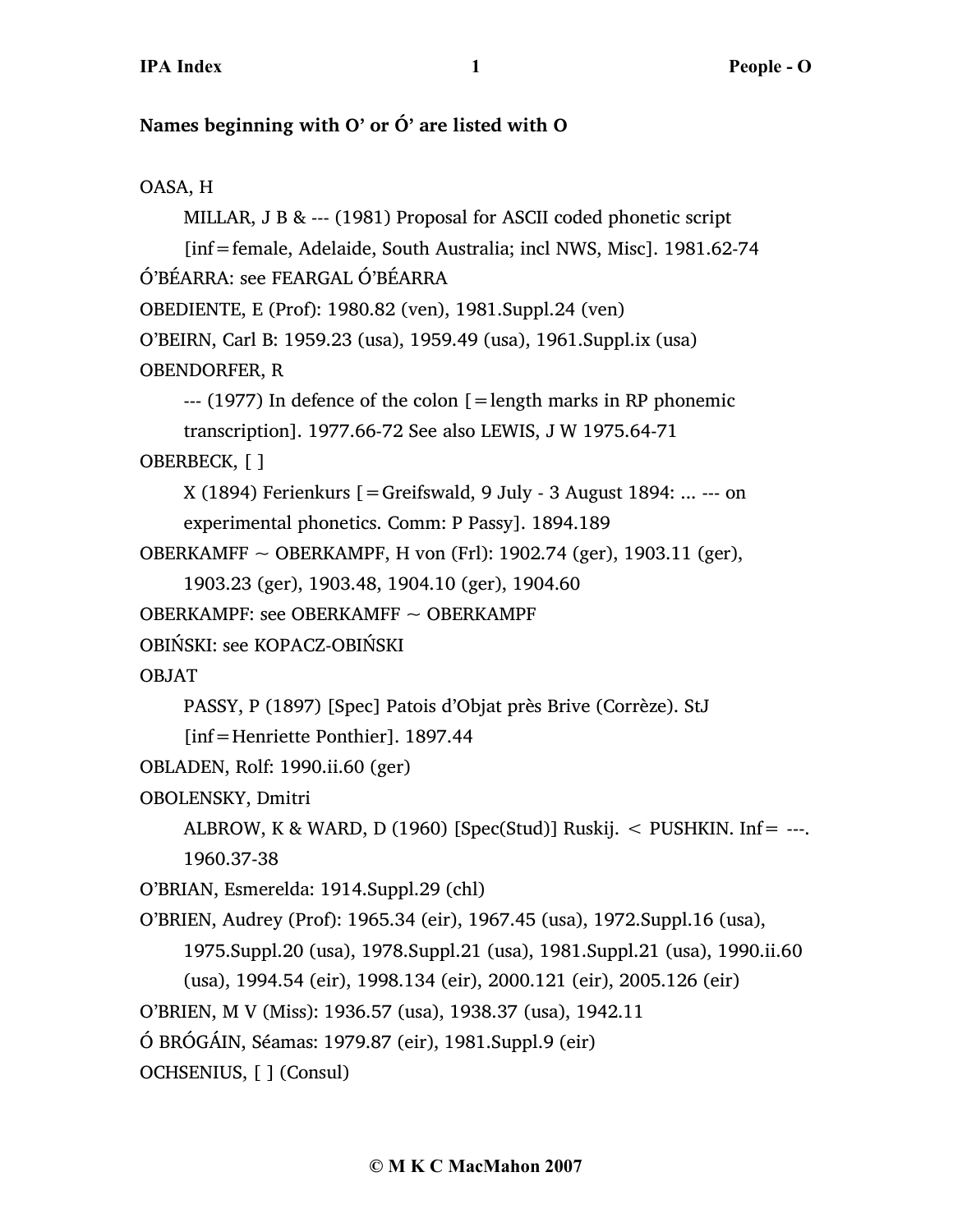VIËTOR, W (1888) [Letter from Consul Ochsenius on the value of the direct method in learning foreign languages (European and native languages of Chile)]. 1888.April.171/27

OCKHUIZEN: see MILLER-OCKHUIZEN, Amanda: 1998.133 (usa)

O'CONNOR, Joseph Desmond (Prof): 1981.Suppl.18 (eng)

--- (1947) The phonetic system of a dialect of Newcastle-upon-Tyne  $[ins = boys$  aged 12 - 18, Benwell and Elswick]. 1947.6-8

--- (1950) [Rev] PIKE, K L (1947) Phonemics: A Technique for Reducing

Languages to Writing. (University of Michigan Publications: Linguistics, Vol

III.) Ann Arbor: University of Michigan Press. 1950.34-36

--- (1951) [Rev] TRAGER, G L & SMITH, H L Jr (1951) An Outline of English Structure (Studies in Linguistics: Occasional Papers 3). Norman, Oklahoma: Battenburg Press. 1951.42-44

--- (1952) [Spec(Stud)] English (Southern British). < GRAHAME, K The Wind in the Willows. 1952.43-44

--- (1953) [Rev] BULLARD, A M & LINDSAY, E D (1951) Speech at Work. London: Longmans, Green. 1953.39-40

--- (1956) [Rev] CHARBONNEAU, R (1955) La palatalisation de t/d en canadien-français; étude de phonétique expérimentale. Université de Montréal: Faculté des Lettres, Publications de la Section de Linguistique, Philologie et Phonétique experimentale, Série II, 3. 1956.45-46

--- (1957) [Rev] ABERCROMBIE, D (1956) Problems and Principles: Studies in the Teachingof English as a Second Language. London: Longmans Green. 1957.17-18

--- (1957) [Rev] CHRISTOPHERSEN, P (1956) An English Phonetics Course. London: Longmans Green & Co. 1957.19

--- (1958) [Rev] FIRTH, J R (1957) Papers in Linguistics 1934-1951.

London: Oxford University Press. 1958.11-13

--- (1960) [Rev] STREVENS, P (1958) Aural Aids in Language Teaching, with a catalogue of gramophone records for use in teaching English. London: Longmans. 1960.18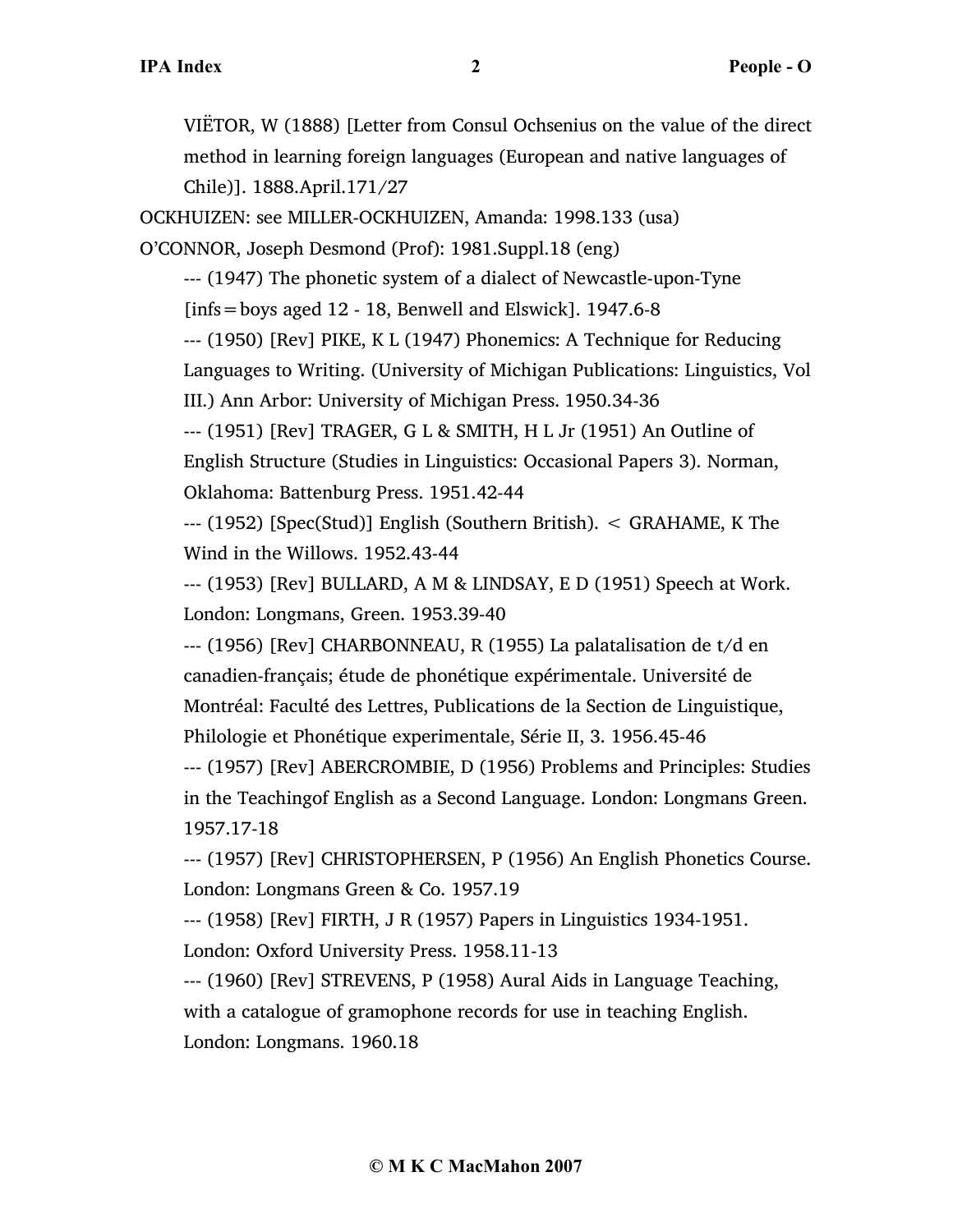--- (1960) [Rev] THOMSON, D T & LYONS, R J (1959) Spoken English: a textbook for practical English conversation. (International edition.) Kyoto: English Academy. 1960.34-35

--- (1961) [Rev] VACHEK, J (1960) Dictionnaire de linguistique de l'École de Prague, avec collaboration de Josef Dubský. Utrecht: Spectrum. 1961.20 --- (1961) [Rev] SIVERTSEN, E (1960) Cockney Phonology. Oslo: Oslo University Press. 1961.40-43

SHARP, A E (1962) [Rev] --- & ARNOLD, G F (1961) Intonation of Colloquial English: A Practical Handbook. London: Longmans, Green and Co Ltd. 1962.10-12

BAURLEY, G L (1962) [Rev] --- (1959) A Course of English Intonation. 2nd ed. London: BBC. 1962.17-19

BAURLEY, G L (1962) [Rev] --- (1960) A Course of English Pronunciation. 2nd ed. London: BBC. 1962.17-19

--- (1963) [Rev] MARTINET, A (1962) A Functional View of Language. Oxford: ClarendonPress. 1963.7-8

--- (1963) [Rev] FAURE, G (1962) Recherches sur les caractères et le rôle des éléments musicaux dans la prononciation anglaise. Essai de description phonologique. Paris: Didier. 1963.33-35

--- (1963) [Rev] DIANA, P (1962) A Practical Handbook of English Pronunciation. Naples: Loffredo. 1963.37-38

--- (1965) [Rev] VACHEK, J [ed] (1964) A Prague School Reader in Linguistics. Bloomington: Indiana University Press. 1965.7-9

--- (1967) [Rev] HENDERSON, E J A (1965) Tiddim Chin: a descriptive analysis of two texts. (London Oriental Series Vol 15.) London: Oxford University Press. 1967.11-13

LEWIS, J W (1968) A note on the O'Connor and Arnold system of intonation marking. 1968.11-13

JONES, W E (1968) [Rev] --- (1967) Better English Pronunciation.

Cambridge: Cambridge University Press. 1968.16-18

--- (1968) [Rev] KOEFOED, H A (1967) Fonemik: Orientering i fonemteori og fonemik analyse. Oslo: Universitetsforlaget. 1968.35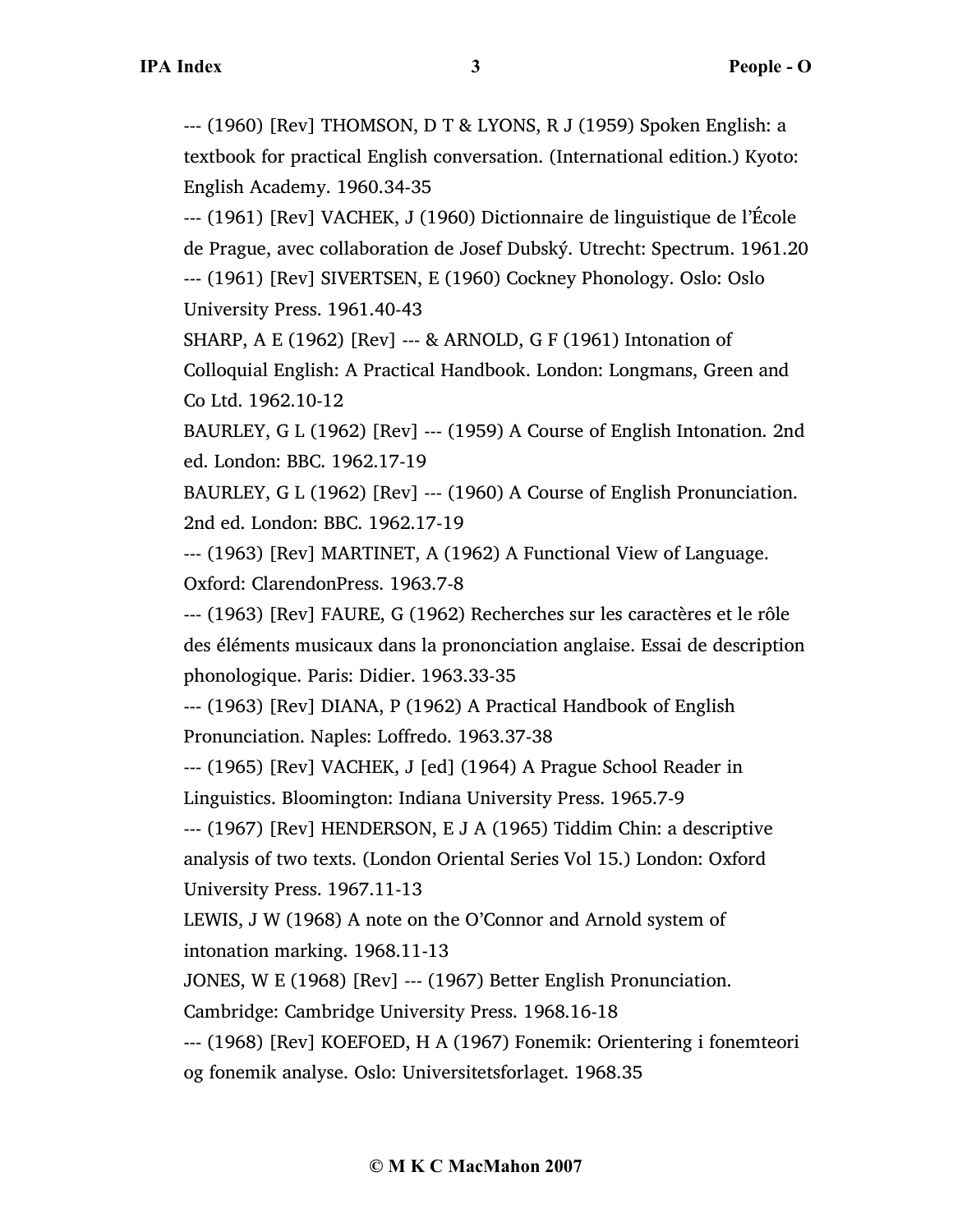--- (1969) [Rev] ANDRÉSEN, B S (1968) Pre-Glottalization in English Standard Pronunciation. Oslo: Norwegian Universities Press. 1969.14-16 --- (1969) [Rev] GARDE, P (1968) L'accent. Paris: Presses universitaires de France. 1969.51-52

--- (1970) [Rev] CRYSTAL, D (1969) Prosodic Systems and Intonation in English. Cambridge: Cambridge University Press. 1970.13-16

--- (1973) [Rev] WILKINS, D A (1972) Linguistics in Language Teaching. London: Edward Arnold Ltd 1973.42-44

ALBROW, K (1974) [Rev] --- (1973) Phonetics. Harmondsworth: Penguin Books. 1974.49-51

WELLS, J C (1975) The Association's Alphabet. 1975.52-58

LEWIS, Jack Windsor (1998) J D O'Connor (1919-1998). 1998.113 In Memoriam. 1999.191

Ó CUILL, Séan: 1910.65 (irl), 1911.14 (irl), 1911.66 (ger), 1911.131 (irl),

1912.27 (irl), 1913.11 (irl), 1914.Suppl.6 (irl), 1925.Suppl.12 (eir)

--- (1912) [Spec] Irish (Southern). NWS. 1912.124

--- (1912) [Information on phonetics in courses for trainee teachers in Ireland; addition to ALTHAUS, L 1911.Suppl.juil-août.1-28]. 1912.4-5

ODAMTTEN, Helen (Miss): 1981.93 (gha), 1990.ii.60 (gha), 1994.54 (gha),

1998.134 (gha), 2000.121 (gha)

ODDEN, David

CUEVAS-ALONSO, Miguel (2006) [Rev] --- (2005). Introducing

Phonology. Cambridge: Cambridge University Press. 2006.211-213

```
ODÉ, Cecilia (Dr): 2000.121 (net), 2005.128 (net)
```
O'DELL, Michael (Mr): 2000.121 (fin), 2005.125 (fin)

ODÉN, G (Mlle): IPA exam result (French). 1909.76

ODGERS, Frank W: 1903.23 (ger), 1903.97, 1903.114 (fra), 1904.6 (eng),

1904.10 (ger), 1904.34, 1905.6 (eng), 1905.94 (eng), 1906.8 (eng), 1907.9

(eng), 1908.9 (eng), 1909.9 (eng), 1910.9 (eng), 1911.16 (eng), 1912.30

(eng), 1913.14 (eng), 1914.Suppl.9 (eng)

--- (1904) [Rev] SIEPMANN, O (1902) Siepmann's Primary French Course: First Year, comprising a first Reader, Grammar and Exercises. London: Macmillan & Co Ltd. 1904.24-25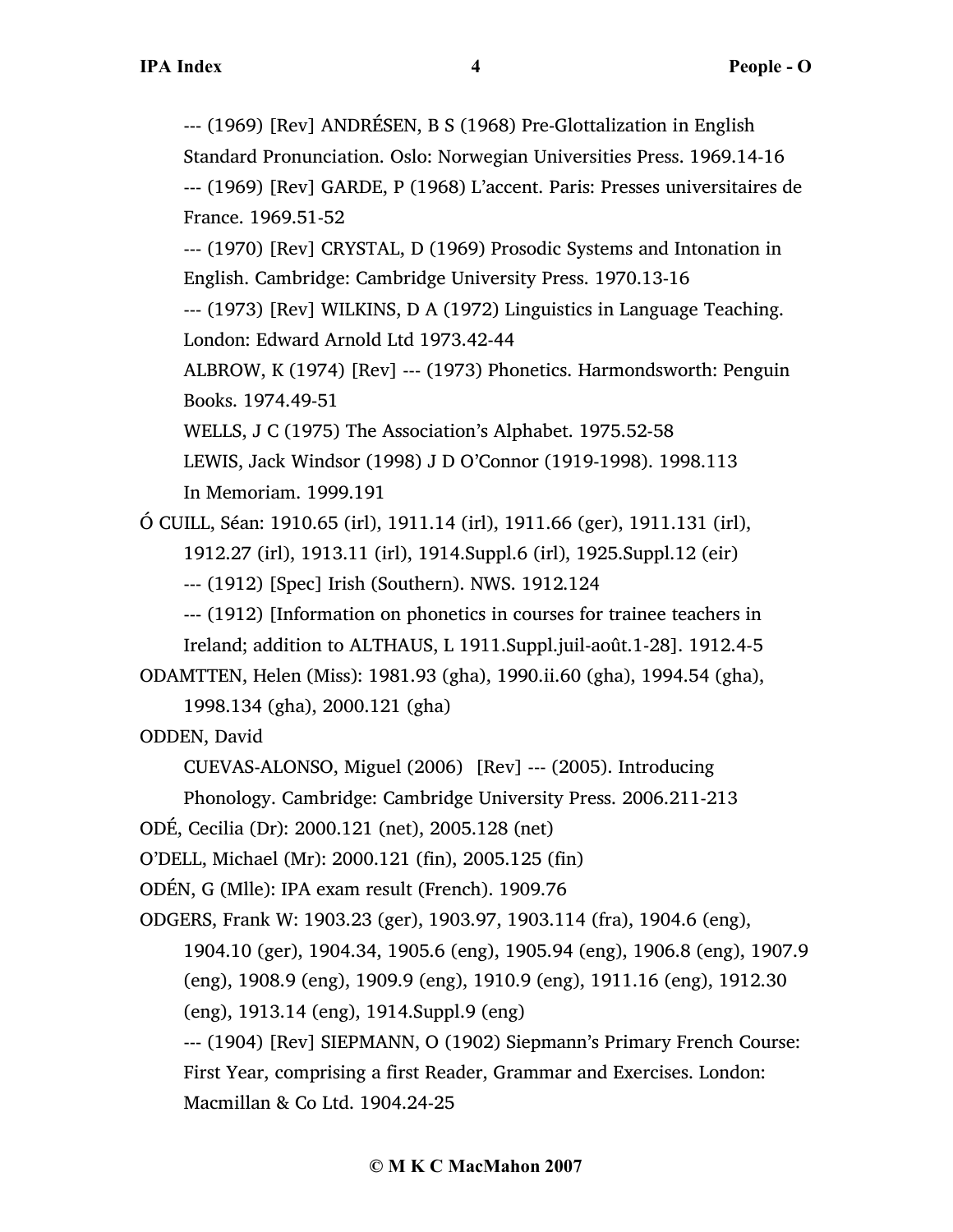--- (1904) [Rev] SIEPMANN, O (1902) Siepmann's Primary French Course:

First Term, comprising the first ten lessons of the First Year, in the

transcript of the Association Phonétique Internationale. London: Macmillan & Co Ltd. 1904.25-26

ODISHO, Edward Y (Dr): 1977.42 (irq), 1978.Suppl.9 (irq), 1981.Suppl.9 (irq), 1998.134 (usa)

--- (1977) The opposition /t∫/ vs /t∫h/ in Neo-Aramaic. 1977.79-83

--- (1979) An emphatic alveolar affricate [in Neo-Aramaic]. 1979.67-71 ODÓN DE APRAIZ, M

--- (1925) [Spec] Biscayan. NWS. 1925.9

ÖBERG, Anton: 1890.49 (swe), 1891.7 (swe), 1892.10 (swe)

ÖHLER, [ ] (Mlle): 1902.24 (fra), 1902.130

ÖHMANN, Emil: 1913.64 (fin), 1914.Suppl.22 (fin)

ÖHME, Curt: 1900.janv.24 (ger), 1901.12 (ger), 1902.11 (ger), 1902.51

ÖHMER, V (Mlle): 1899.4 (fra)

- $\ddot{\text{O}}$ HQUIST ~  $\ddot{\text{O}}$ HQVIST, J: 1893.58 (fin), 1893.114 (fin), 1894.12 (fin), 1895.13 (fin), 1896.16 (fin), 1897.32 (fin), 1898.19 (fin), 1899.20 (fin),
	- 1900.janv.20 (fin), 1901.21 (fin), 1902.19 (fin), 1903.19 (fin), 1906.20

(fin), 1907.23 (fin), 1908.24 (fin), 1909.25 (fin), 1910.24 (fin), 1911.32

(fin), 1912.47 (fin)

ÖHQVIST: see ÖHQUIST  $\sim$  ÖHQVIST

ØHRLING, Emily (Frk): 1893.129 (den), 1893.146 (den), 1894.10 (den),

1895.10 (den), 1895.33, 1896.12 (den), 1897.28 (den), 1897.52, 1898.16

(den), 1898.130 (den), 1899.17 (den), 1899.114 (den), 1900.janv.18 (den),

1901.19 (den), 1902.17 (den), 1903.17 (den), 1904.15 (den), 1905.15

(den), 1906.18 (den), 1906.122 (den), 1907.21 (den), 1908.21 (den),

1909.23 (den), 1910.22 (den)

ÖLANDER, L (Miss): 1911.163 (swe), 1912.47 (swe)

ÖLKER, [ ]: 1896.148 (ger), 1897.23 (ger), 1897.51

- ÖMÜR, Mehmet: 1998.134 (tur)
- ÖREBRO, Bureau de Poste (swe): 1914.39

ÖRNMARK, Herman (Dr): 1888.July.313/49 (swe), 1889.6 (swe), 1890.7 (swe),

1891.7 (swe), 1892.10 (swe), 1892.42

#### **© M K C MacMahon 2007**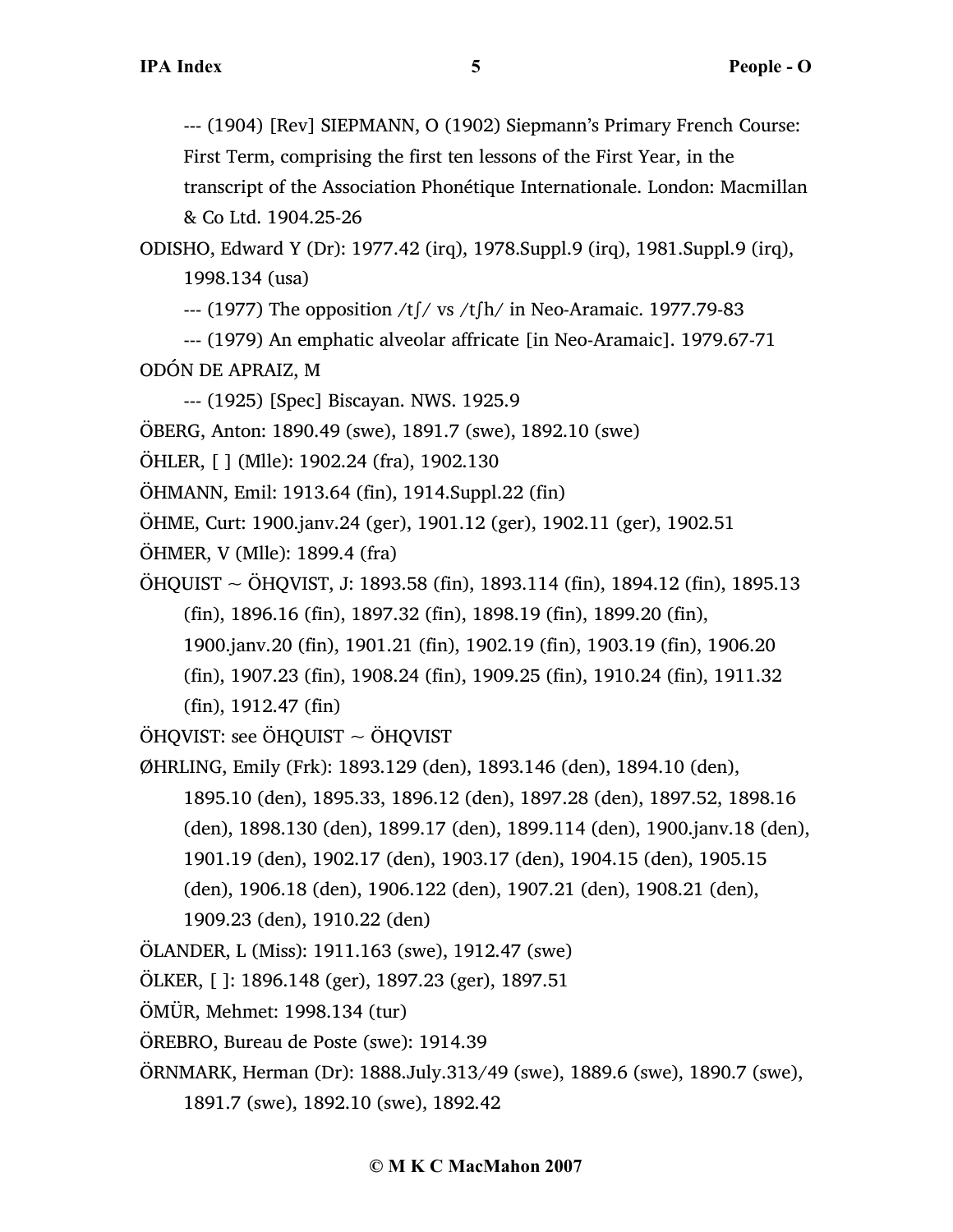ÖRTENBLAD, Olof: 1888.Feb.73/9 (swe), 1889.6 (swe), 1890.7 (swe), 1890.50, 1891.7 (swe), 1892.10 (swe), 1893.10 (swe), 1894.11 (swe), 1895.12 (swe), 1896.15 (swe), 1897.31 (swe), 1898.18 (swe), 1899.18 (swe), 1899.36

PASSY, P (1886) [Editorial: Nordiska Filologmötet, Stockholm, 13 August 1886, discussion of language-teaching methods by ... ---]. 1886.Sept.[1] ÖRTENBLAD, Otto: 1890.7 (swe), 1891.7 (swe), 1891.30

- ÖSTBERG, K G: 1908.42 (fin), 1909.25 (fin), 1910.24 (fin), 1910.95, 1911.32 (fin), 1912.47 (fin), 1913.32 (fin), 1914.Suppl.22 (fin)
- ÖSTERBERG, E (Dr): 1894.129 (ger), 1894.158 (ger), 1895.6 (ger), 1896.15 (swe), 1897.31 (swe), 1898.18 (swe), 1899.18 (swe), 1900.janv.19 (swe), 1901.20 (swe), 1902.19 (swe), 1903.19 (swe), 1903.48, 1905.16 (swe), 1906.20 (swe), 1907.22 (swe), 1908.23 (swe), 1909.24 (swe), 1909.71 (swe), 1910.24 (swe), 1910.95 (swe), 1910.124 (eng), 1911.16 (eng),
	- 1912.30 (eng), 1913.31 (swe), 1914.Suppl.21 (swe)
- ØSTERBY, P: 1896.12 (den)
- ØSTERGAARD, S: 1898.49 (den), 1899.17 (den), 1899.130 (den), 1900.janv.18 (den), 1901.19 (den), 1902.17 (den), 1902.75 (den)
- OESTERLE, Kenneth C, Jr: 1979.46 (usa), 1981.Suppl.21 (usa)
- ÖSTREICHER, [ ]: 1909.114 (ger), 1910.16 (ger), 1911.23 (ger), 1912.38 (ger),
	- 1912.93 (ger), 1913.22 (ger), 1914.Suppl.14 (ger)
- O'FERRALL, R S M: 1914.Suppl.9 (eng)
- OFTEDAL, J W: 1899.18 (nor), 1900.janv.19 (nor), 1901.20 (nor), 1901.122 (nor), 1902.18 (nor), 1903.18 (nor), 1904.16 (nor), 1905.16 (nor), 1906.19 (nor), 1907.22 (nor), 1908.22 (nor), 1909.24 (nor), 1910.23 (nor), 1911.31 (nor), 1912.46 (nor)
- OGAMINO, Yasuko (Miss): 1990.ii.60 (jap), 1994.54 (jap), 1998.134 (jap), 2000.121 (jap), 2005.126 (jap)
- O'GARVAIGH, S: 1967.44 (eng)
- OGASAWARA, K (Capt): 1910.94 (jap), 1911.38 (jap), 1912.54 (jap), 1913.41 (jap), 1914.Suppl.32 (jap)
- OGATA, Y: 1913.64 (jap), 1914.Suppl.32 (jap)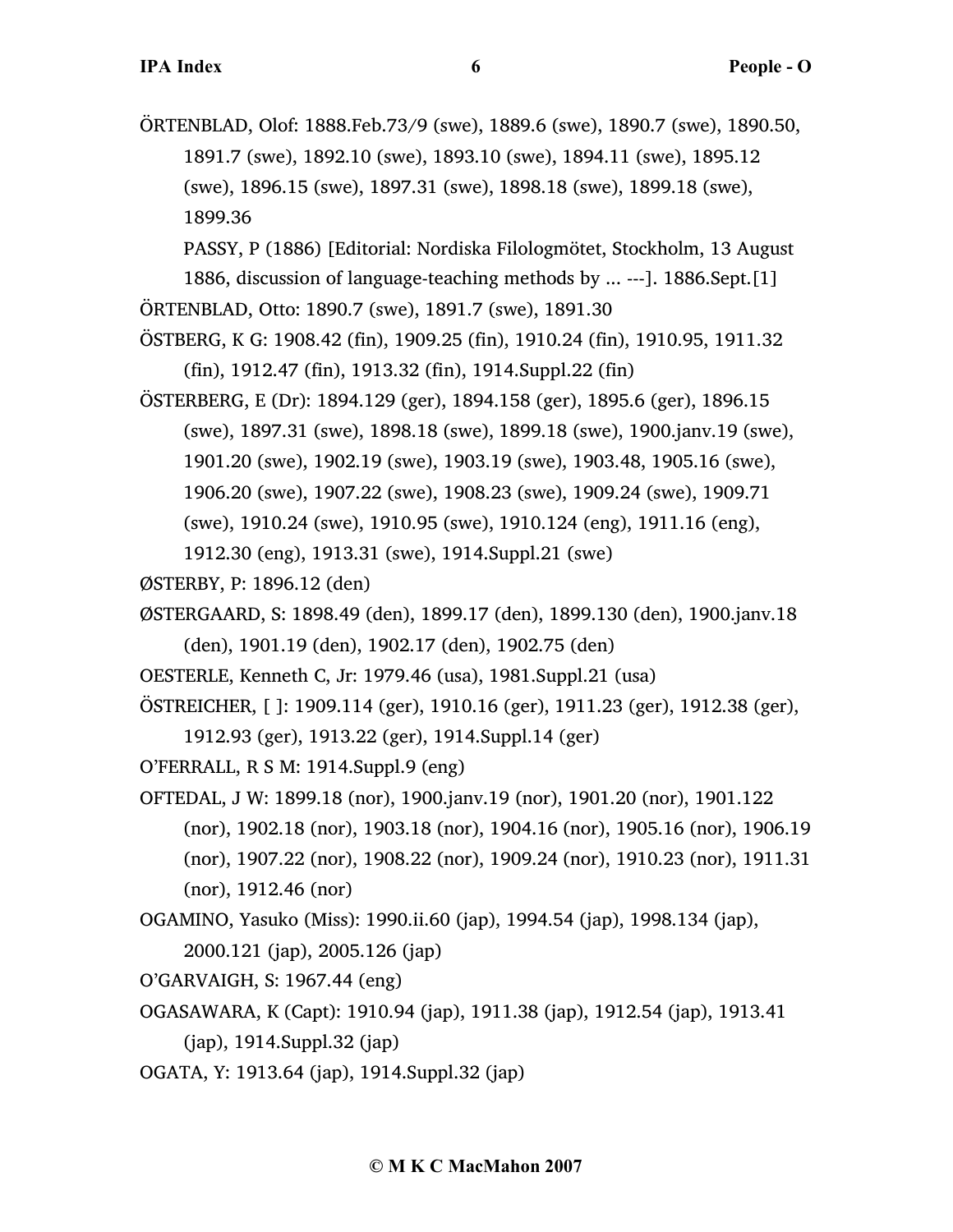OGDEN, Richard (Dr): 1994.54 (eng), 1998.134 (eng), 2000.121 (eng), 2005.128 (eng) --- (2001) Turn transition, creak and glottal stop in Finnish talk-ininteraction. 2001.139-152 OGILVIE, A T: 1911.65 (can), 1912.52 (can), 1913.37 (can), 1914.Suppl.27

(can)

O'GRADY, H

[Lecture by --- on phonetics and the Direct Method, meeting of the Modern Language Association, 8 October 1909]. 1909.153

OH, Mija: 1994.54 (usa), 1998.134 (usa)

- O'HAGAN, Brian A: 1964.16 (eng), 1967.45 (eng), 1972.Suppl.13 (eng), 1975.Suppl.17 (eng), 1978.Suppl.18 (eng), 1981.Suppl.18 (eng)
- O'HAGAN, Victoria Kingsley: 1998.134 (eir)
- OHALA, John J (Prof): 1972.92 (usa), 1975.Suppl.20 (usa), 1978.Suppl.21 (usa), 1981.Suppl.21 (usa), 1990.ii.60 (usa), 1994.54 (usa), 1998.134 (usa), 2000.121 (usa), 2005.129 (usa)
	- Council elections  $[=$  results]. 1985.5
	- (1986-1990) Council (1987-1989) 1986.ifc, 1987.July.ifc, 1987.Dec.ifc,
	- 1988.July.ifc, 1988.Dec.ifc, 1989.July.ifc, 1989.Dec.ifc, 1990.July.ifc

ROACH, Peter (1990) Association business and announcements [=Council election results]. 1990.Dec.72

- (1990) Council. 1990.Dec.ifc, (1991) Council. 1991.June, Dec.ifc
- (1992) Council. 1992.ifc
- (1993) Council. 1993.June.ifc
- (1993) Council. 1993.Dec.ifc
- (1994) Council. 1994.June.ifc
- (1994) Council. 1994.Dec.ifc
- (1995) Council. 1995.June.ifc
- (1995) Council. 1995.Dec.ifc
- (1999-2003) Council. 2000.June & Dec.prelim matter
- (1999-2003) Council. 2001.Dec.prelim matter
- (1999-2003) Council. 2002.June & Dec.prelim matter
- (1999-2003) Council. 2003.June & Dec.prelim matter

## **© M K C MacMahon 2007**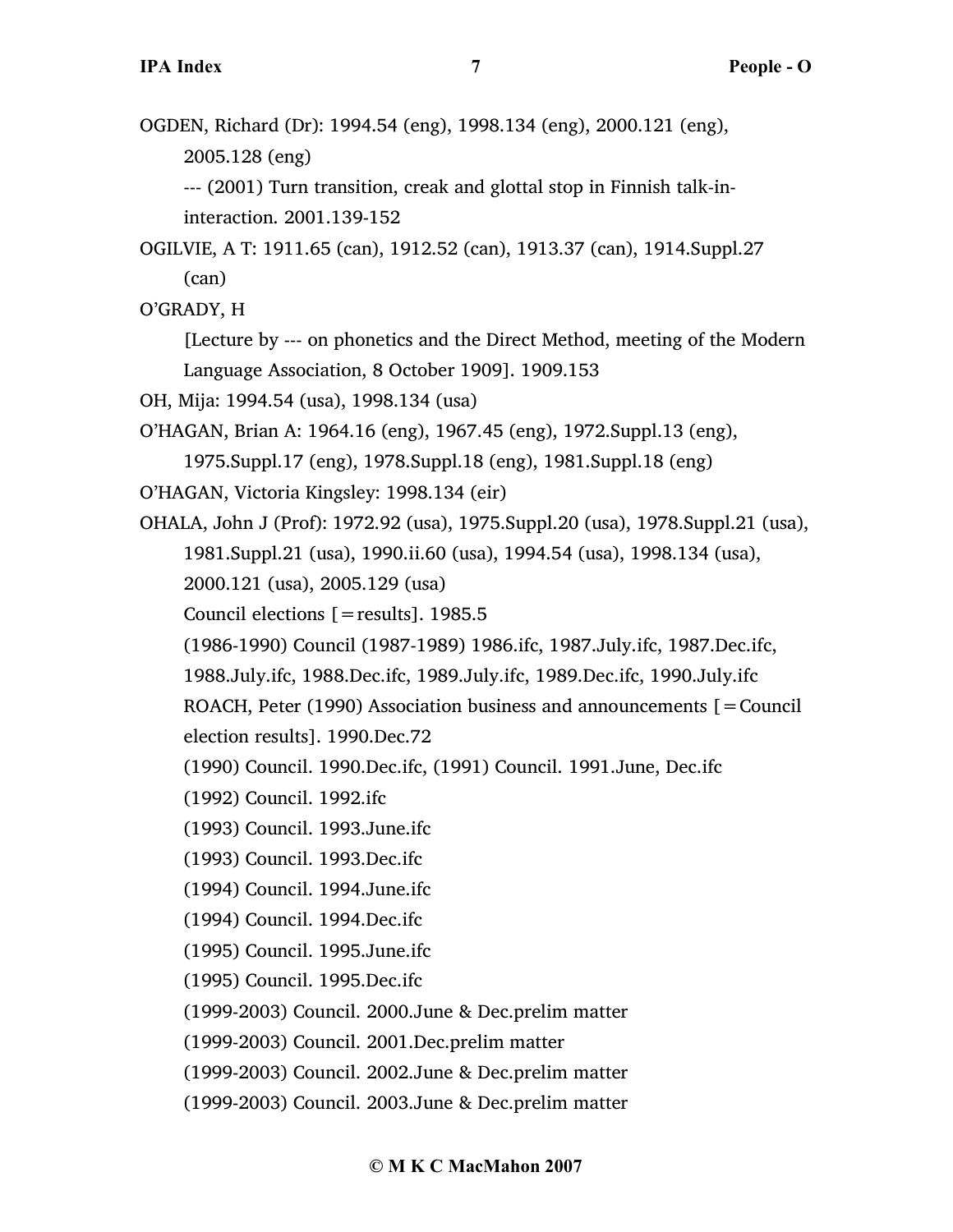(2003-207) Council. 2004.June:prelim matter, 2004.Dec.prelim matter, 2005.June.prelim matter, 2005.Dec.prelim matter, 2006.June.prelim matter, 2006.Dec. prelim matter

Editorial board/team: 1999.Dec.prelim matter, 2000.prelim matter, 2001.June.prelim matter, 2002.June.prelim matter, 2002.Dec.prelim matter, 2003.June.prelim matter, 2003.Dec.prelim matter, 2004.June.prelim matter, 2004.Dec.prelim matter, 2005.June.prelim matter, 2005.Dec.prelim matter, 2006.June.prelim matter, 2006.Dec.prelim matter

--- (1982) Yuen Ren Chao [=obituary]. 1982.113-114

[--- (1999)] News of the International Phonetic Association. General Meeting 1999. 12.45 Tuesday 3 August [1999], at ICPhS '99 in San Francisco. 1999.187-190

--- (2000) Phonetics in the free market of scientific ideas and results. [See also 2000.1-24 and 2000.31-36.]. 2000.25-29

LAVER, John (2000) The nature of phonetics. [See also 2000.1-24 and 2000.25-29.]. 2000.31-36

OHALA, Manjari (1994): 1998.134 (usa), 2005.129 (usa)

--- (1994) [Illustrations of the IPA] Hindi [inf= female, 3rd generation speaker of Standard Hindi, raised in Uttar Pradesh, thence Delhi; includes NWS]. 1994.35-8

--- (2001) Some patterns of unscripted speech in Hindi [infs= 1 female, 1 male]. 2001.115-126

O'HALPIN, Rosemary: 1994.54 (eir), 1998.134 (eir), 2000.121 (eir), 2005.126 (eir)

OHLMER, Olga (Miss): 1912.118 (usa), 1913.36 (usa), 1914.Suppl.26 (usa), 1914.83

OHLSON, Vilhelmina (Frk): 1891.133 (swe), 1892.10 (swe), 1893.10 (swe), 1893.42

OHNISHI: see ONISHI ~ OHNISHI

Ó hÚRDAIL, R: 1974.59 (eir)

OJEDA RIVERA, Pedro Juan: 1896.18 (chl)

OKABE, Jiro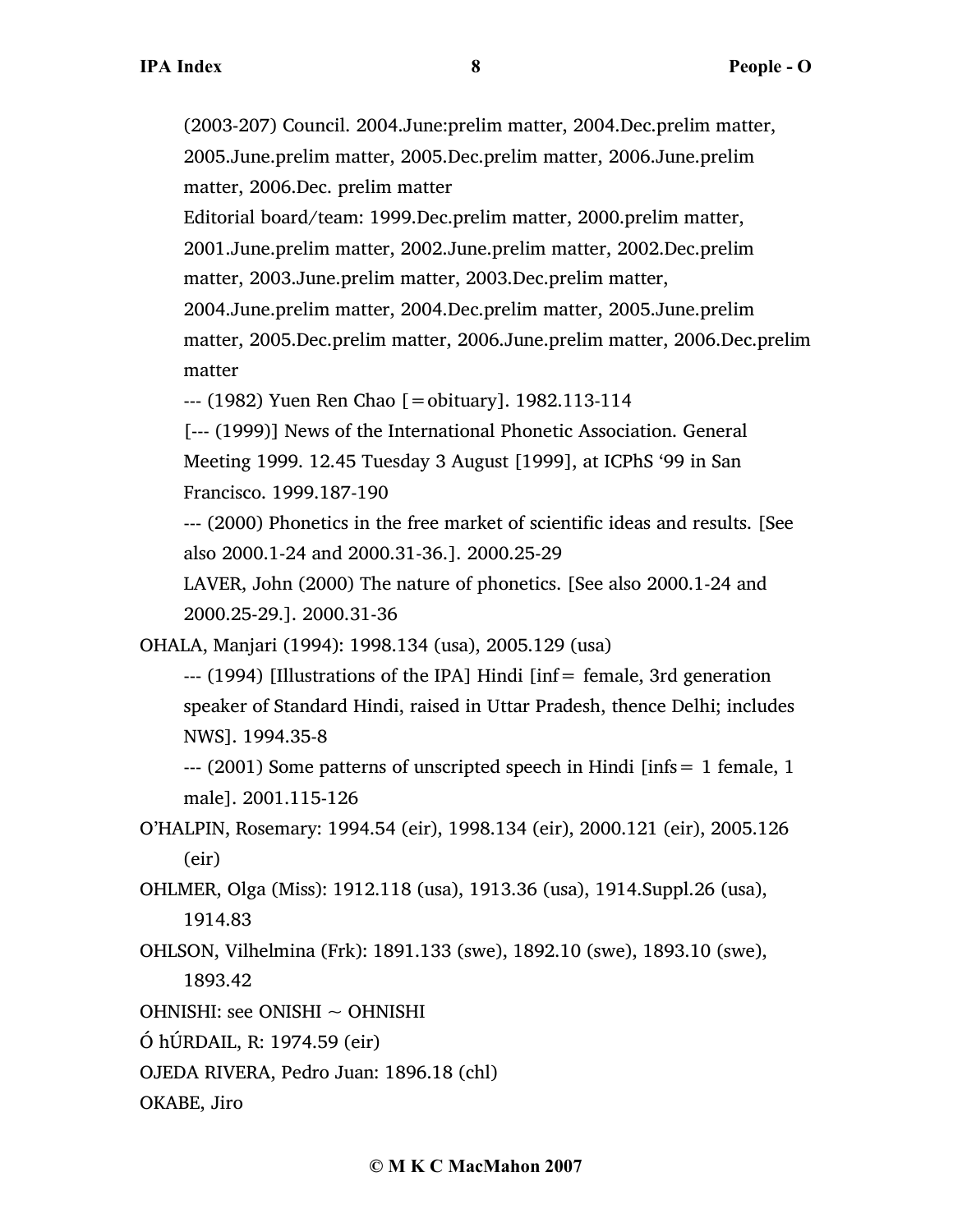PASSY, P (1898) [Spec] Japonais. StJ [inf= ---]. 1898.62

OKADA, Hideo (Prof): 1977.89 (eng), 1978.Suppl.11 (jap), 1981.Suppl.10 (jap), 1990.ii.60 (jap), 1994.54 (jap), 1998.134 (jap), 2000.121 (jap), 2005.126 (jap)

--- (1991) Japanese [inf=male, aged 25, from Tokyo; incl NWS]. 1991.94- 96

--- (1993) Letter to the Editor [neutral lip position and under- and overrounding of vowels]. 1993.42

OKAKURA, Y

[--- : lectures on phonetics at the Karuizawa Summer University, August 1930]. 1931.10

OKAMOTO, [ ]

GERHARD, R H (1941) [Spec] Japanese (Northern dialect) [average

educated speech; inf= --- ]. The Dog and His Bone. 1941.19-20

OLEGIDAGI, Chunguru

YIGEZU, Moges (2001) Articulatory and acoustic effects of lip-plate speech in Chai and its implications for phonological theory [infs=--- , Ngacide Arsichagge, Alemu Olekibo]. 2001.203-221

OLEKIBO, Alemu

YIGEZU, Moges (2001) Articulatory and acoustic effects of lip-plate speech in Chai and its implications for phonological theory [infs=Chunguru

Olegidagi, Ngacide Arsichagge, ---]. 2001.203-221

OKER, Charles W: 1906.29 (usa), 1907.25 (usa)

OKOLUE, A M: 1954.43 (nig), 1955.Suppl.xi (nig)

OLANDERS, H: 1887.Dec.405 (swe), 1888.janv.27/3 (swe), 1889.6 (swe),

1889.66

OLAYA, Norma

GREGG, R J & TAN, Evangeline, --- (1969) [Spec] Tausug, Ilokano [Sulu Archipelago, south Philippines]. NWS. 1969.37-41

--- (1969) [Spec] Ilokano (north Philippines). NWS. 1969.39-41

OLBRICH, Paul

[Der 19te Deutsche Neuphilologentag, Berlin, October 1924]. 1924.27-28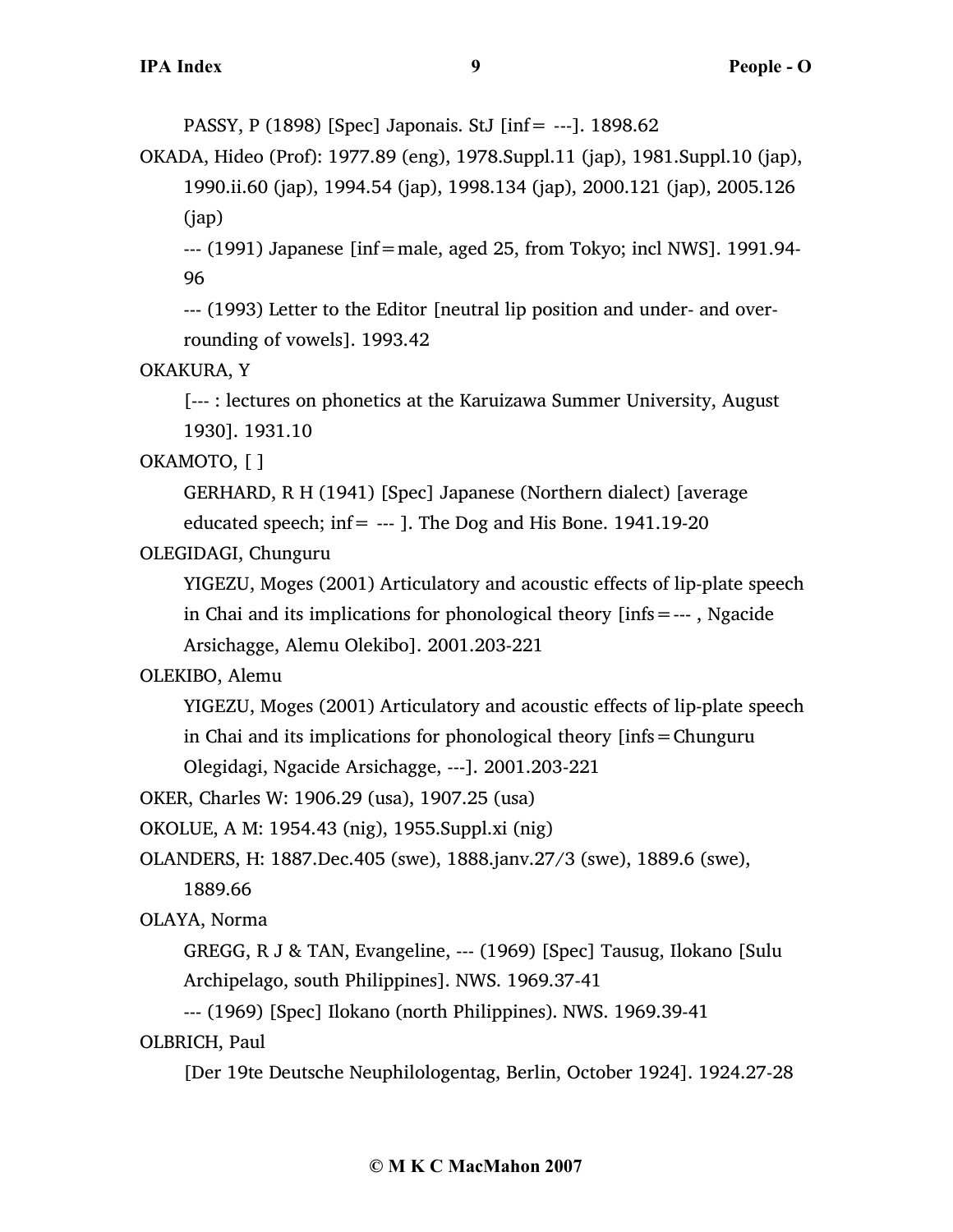BARKER, M L (1926) [Rev] KLINGHARDT, H & --- (1925) Französische Intonationsübungen. Für Lehrer und Studierende. 2te umgearbeitete Auflage. Leipzig: Quelle & Meyer. 1926.7-9 GRAHAM, F (1932) [Rev] WALTER, M & --- (1931) Zur Methodik des neusprachlichen Unterrichts. 4te Auflage. Marburg: Elwert. 1932.56-57 OLDENBURG, K: 1905.10 (ger), 1906.13 (ger), 1907.14 (ger), 1907.55, 1907.78 OLDKNOW, Anthony: 1963.20 (sco), 1964.17 (sco), 1964.37 (can), 1967.22 (usa) OLDÖRP, Luise (Frl): 1912.78 (ger), 1913.18 (ger) OLER: see CONTRERAS OLER OLIVEIRA, [ ] (Srta): 1902.98 (por), 1903.15 (por), 1903.48 OLIVEIRA, Dermeval da Hora: 1998.134 (brz) OLIVEIRA, Rosindo de: 1905.19 (brz), 1905.106 (brz), 1906.23 (brz), 1907.26 (brz), 1908.27 (brz), 1909.28 (brz), 1910.28 (brz) OLIVER, Dominika: 2005.128 (eng) OLIVERO, F (Dr): 1912.92 (ita), 1913.28 (ita), 1914.Suppl.19 (ita) OLIVIER, Léandre: 1902.53 (spa), 1903.15 (spa), 1903.48 OLLER, D Kimbrough (Prof): 1994.54 (usa), 1998.134 (usa) OLM, [ ]: 1912.78 (ger), 1913.22 (ger) OLMEDO, Alberto: 1899.98 (chl), 1900.janv.23 (chl), 1901.24 (chl), 1902.22 (chl), 1903.22 (chl) OLMOS: see MERINO OLMOS OLORENSHAW, Lex: 2000.121 (usa) OLSEN, [ ] (Fru): 1911.162 (den), 1912.45 (den) OLSEN, Anna (Frk): 1912.45 (den), 1913.29 (den), 1914.Suppl.20 (den) OLSEN, Björn M (Dr): 1886.Dec.[4] (ice), 1887.Feb.[1] (ice), 1888.janv.27/3 (ice), 1889.2 (ice), 1890.2 (ice), 1891.2 (ice), 1892.8 (ice), 1893.9 (ice), 1894.10 (ice), 1895.11 (ice), 1896.13 (ice), 1897.29 (ice), 1898.16 (ice), 1899.17 (ice), 1900.janv.18 (ice), 1901.19 (ice), 1902.18 (ice), 1903.18 (ice), 1904.16 (ice), 1904.60, 1905.121 (ice), 1906.19 (ice), 1907.21 (ice), 1908.22 (ice), 1909.24 (ice), 1910.23 (ice), 1911.31 (den), 1911.31 (ice), 1912.46 (ice), 1913.30 (ice), 1914.Suppl.21 (ice)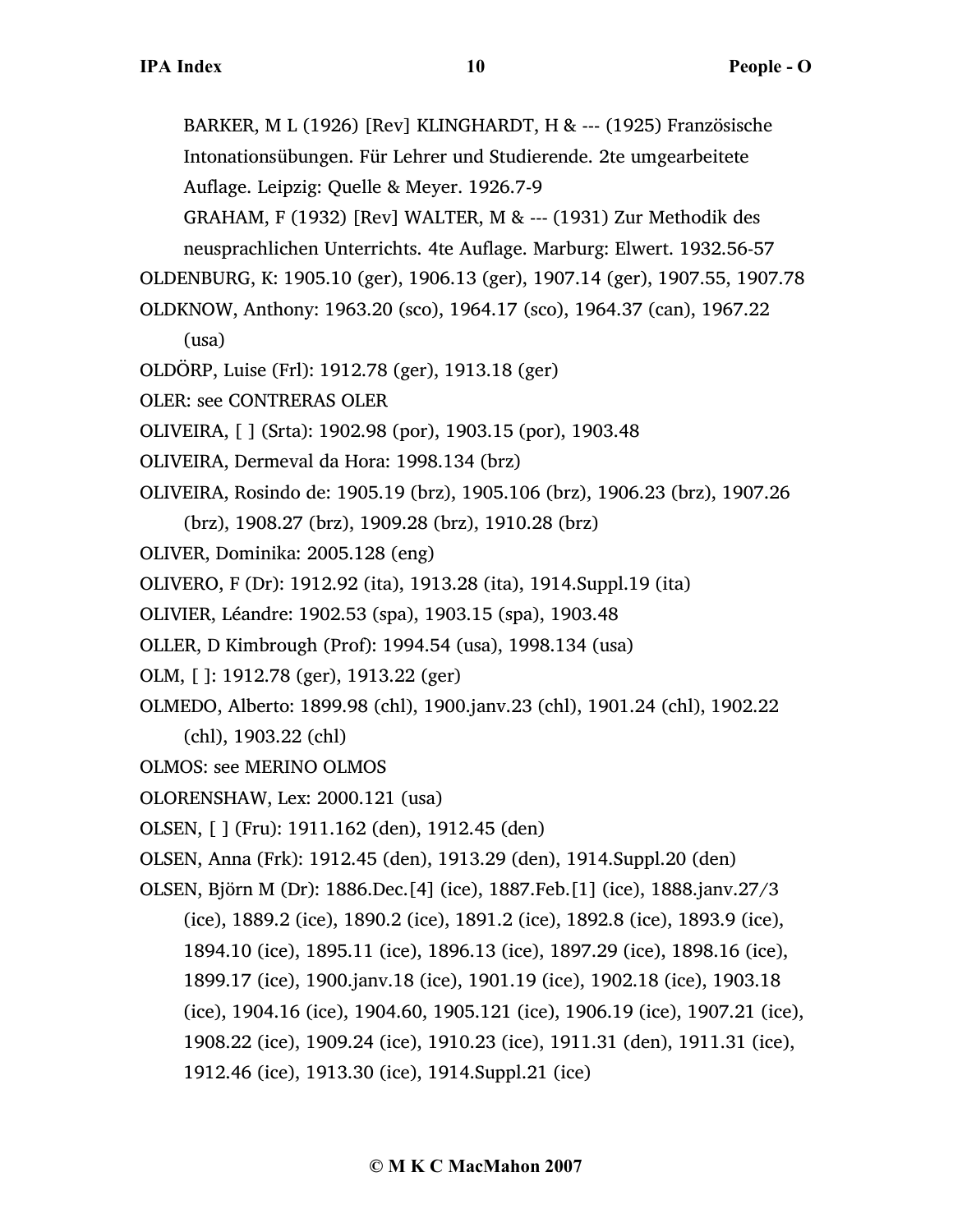PASSY, P (1887) The new arrangement  $[$  = names suggested for the Council; Statutues of the Association]. 1887.Dec.405-406 [Results of Council elections to FTA; Statutes approved.] 1888.Jan.27/3- 28/4. Corr: 1888.Feb.80/16 Meeting of the FTA [(President: E O Kenyon), Paris, 5 Jan 1888: Treasurer's Report; Statutes approved; 20 Councillors elected]. 1888.Feb.73/9-74/10 [List of candidates for election to Council (1890) and voting arrangements]. 1889.96-97 [Results of Council Elections (1890).] 1890.9 Question administrative  $\mathbf{r} = \text{call for noninations to Council (1891)}$ . 1890.89-90 [List of candidates for election to Council (1891) and voting arrangements.] 1890.101-102 [Result of Council elections (1891).] 1891.10-11 [List of candidates for election to Council (1892)]. 1891.122 [List of candidates for election to Council (1892) and voting arrangements.] 1891.134-135 [Results of election to Council (1892): voting figures.] 1892.12-13 [List of Office-bearers 1893: President: VIËTOR, W, Vice-Presidents: VIANNA, A R G, WULFF, F, Secretary/Treasurer: PASSY, P; Council members]. 1893.12 OLSEN, Carroll L --- (1975) Grave vs agudo in two dialects of Spanish: a study in voice register and intonation [Madrid, Mexico City]. 1975.84-91

OLSEN, Elizabeth J (Miss): 1990.ii.60 (mli), 1994.54 (eng), 1998.134 (ken) OLSEN, Fr: 1901.19 (den), 1902.17 (den), 1903.17 (den)

OLSON, Kenneth S (Dr): 2000.121 (usa), 2005.129 (usa)

--- & HAJEK, John (1999) The phonetic status of the labial flap [Mono inf= 30 year-old male]. 1999.101-114

--- (2004) Mono [inf= male, aged about 35]. 2004.233-238

--- (2005) Approval of new IPA sound: the labiodental flap.2005.261 OLSVIG, V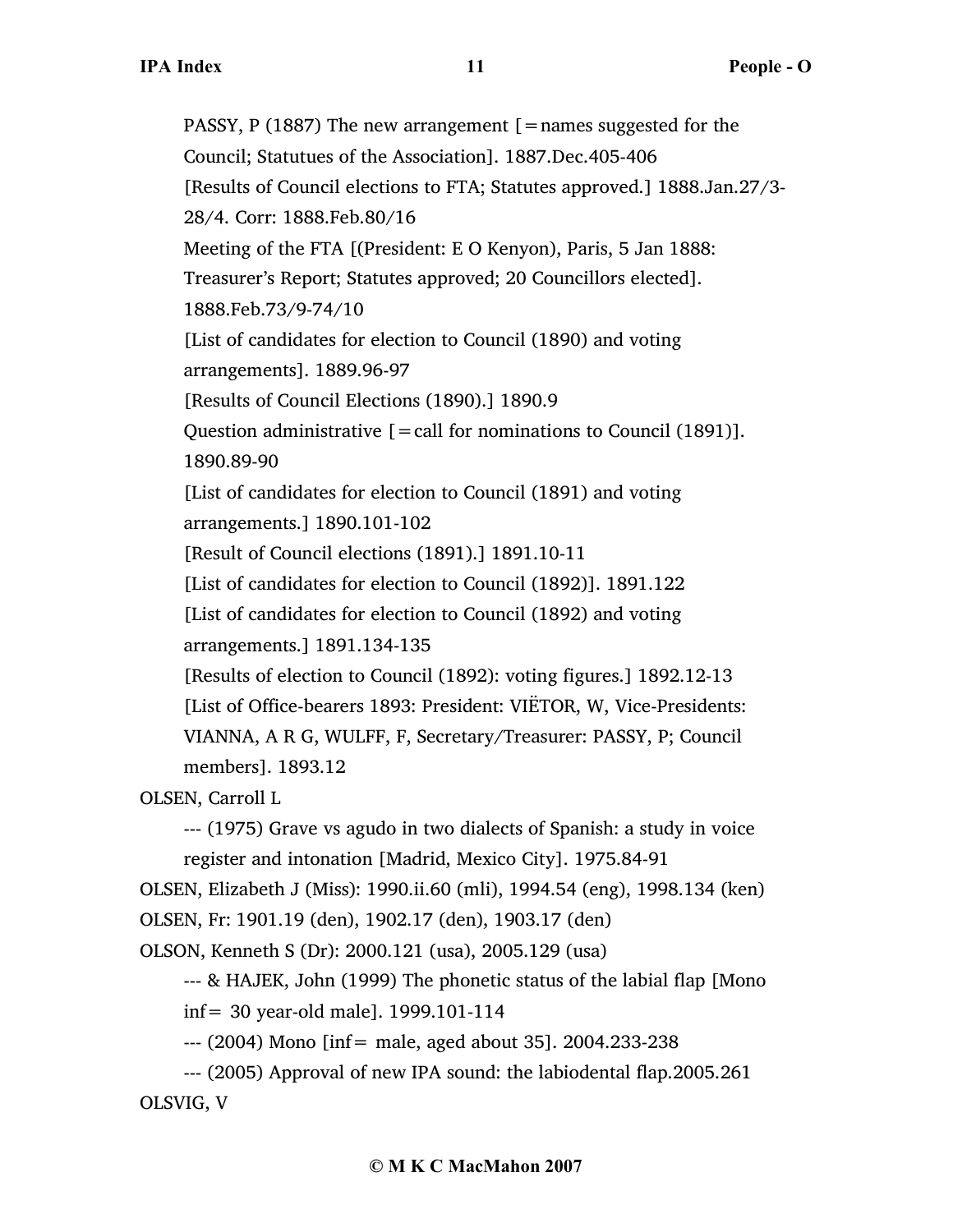[Publications Received]. 1892.31-32, 1892.81-82 OLTMANN, [ ]: 1896.187 (ger), 1897.23 (ger), 1898.9 (ger), 1899.10 (ger), 1900.janv.12 (ger), 1900.70 Ó MÁILLE, T O (Prof): 1928.48 (eir), 1930.13 (eir), 1932.16 (eir), 1934.31 (eir), 1936.37 (irl), 1938.33 (eir) Ó MAINNÍN, Micheál B: 1998.134 (nir), 2000.121 (nir) Ó MURCHÚ, S: 1972.Suppl.6 (eir), 1975.Suppl.9 (eir), 1978.Suppl.9 (eir) ONDRÁĆKOVÁ, Jana ABBERTON, E (1973) [Rev] --- (1973) The Physiological Activity of the Speech Organs The Hague & Paris: Mouton 1973.98-100 O'NEIL, Bernard: 2000.121 (can) ONISHI ~ OHNISHI, Masao (Prof): 1951.50 (jap), 1952.Suppl.xi (jap), 1955.Suppl.xii (jap), 1961.Suppl.xiv (jap), 1972.Suppl.7 (jap), 1975.Suppl.10 (jap), 1978.Suppl.10 (jap), 1981.Suppl.10 (jap), 1990.ii.60 (jap), 1994.54 (jap), 1998.134 (jap), 2000.121 (jap), 2005.126 (jap) HAMABAYASHI, I (1928) [Rev] --- [nd] Principles of English Pronunciation. Tokyo: Kaitaku-Sha. 1928.55 GIMSON, A C (1965) Official decisions [... new Council members]. 1965.2 GIMSON, A C (1972) Council elections [=results; Council membership from January 1973]. 1972.34 GIMSON, A C (1975) Council decisions  $\mathbf{r} = \cos t$  of JIPA to be raised if necessary; A C GIMSON to retire as Secretary and Editor: J C WELLS to take over; A C GIMSON to remain Treasurer; agreed unanimously]. 1975.2 WELLS, J C (1976) The Association's Alphabet [=Council's views on proposed modifications]. 1976.2-3 Council elections [=results]. 1985.5 (1986-1990) Council (1987-1989) 1986.ifc, 1987.July.ifc, 1987.Dec.ifc, 1988.July.ifc, 1988.Dec.ifc, 1989.July.ifc, 1989.Dec.ifc, 1990.July.ifc, 1990.Dec.ifc OOSTERDIJK, J B: 1905.134 (net), 1906.16 (net), 1907.19 (net), 1907.78 (net), 1908.19 (net), 1909.20 (net), 1910.20 (net) OPARE, W D: 1932.70 (goc), 1934.39 (goc), 1936.43 (goc)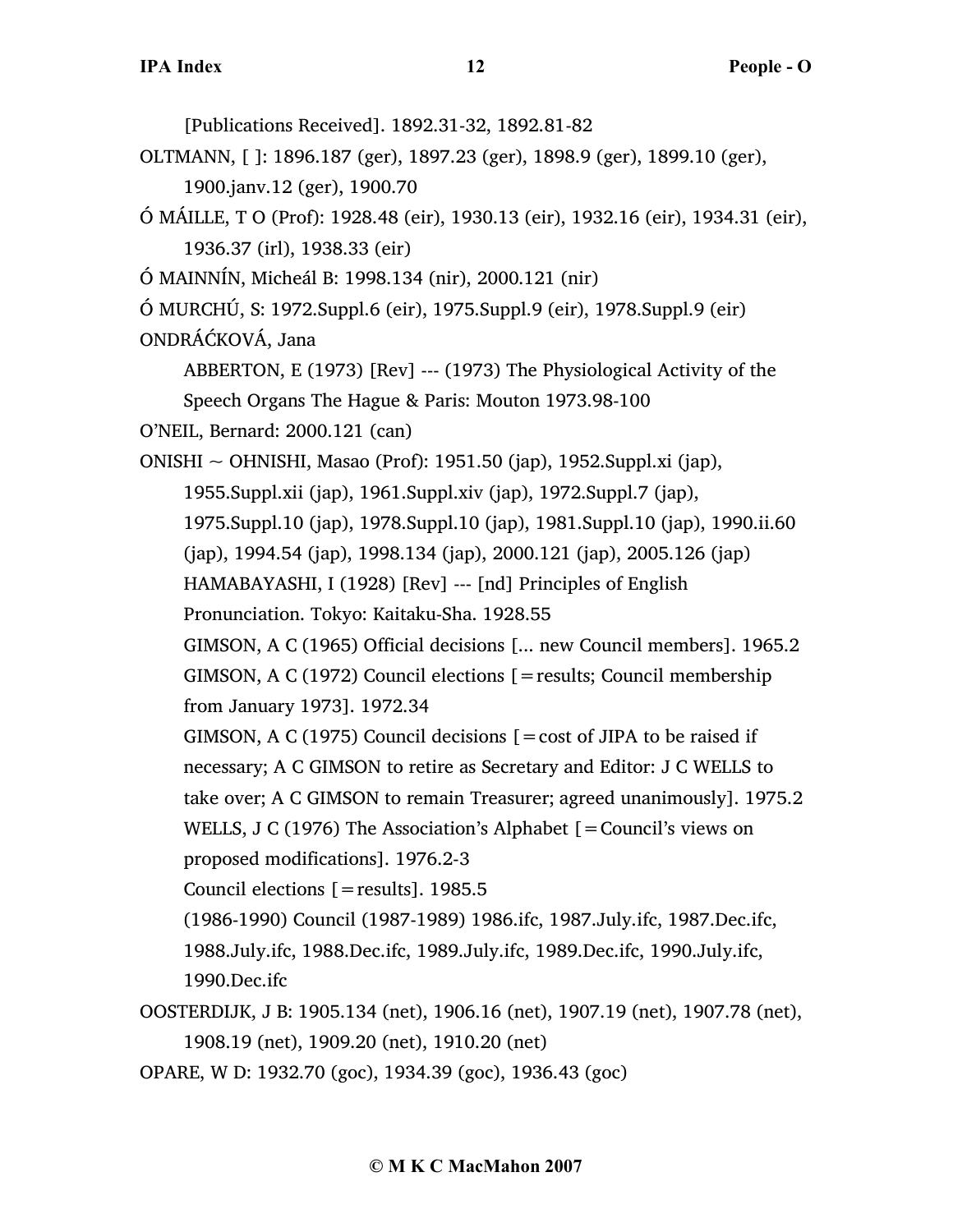OPIE, J: 1896.83 (eng), 1897.18 (eng), 1898.5 (eng), 1898.35, 1925.Suppl.10 (por), 1928.48 (por), 1929.25 (por), 1930.15 (por), 1930.46 (por), 1932.18 (por), 1934.32 (por)

ORANGE, A E: 1914.60 (eng)

ORCHARD, Ch: 1913.87 (eng), 1914.Suppl.9 (eng)

ORD, C: 1895.30 (eng), 1896.4 (eng), 1897.18 (eng), 1897.51

O'REILLY, [ ] (Miss): 1914.81 (usa)

ORGILL, B A: 1909.31 (ind), 1910.30 (ind), 1911.131, 1911.398 (ind),

ORGUN, Orhan

ZIMMER, Karl & --- (1992) Turkish [inf aged 25 from Istanbul; incl NWS]. 1992.43(ii)-45

ORIANI, Alfredo

CAMILLI, A (1939) [Spec(Stud)] Italiano. La via Emilia < --- . 1939.14-15 ORIONE, Giuseppina (Miss): 1959.49 (ita), 1961.Suppl.vii (ita), 1972.Suppl.6

```
(ita), 1975.Suppl.9 (ita), 1978.Suppl.10 (ita), 1981.Suppl.10 (ita)
```

```
ORLIKOFF, Robert F: 1998.134 (usa)
```
ORLUF, Fr: 1904.15 (den), 1906.17 (den) [see also VEJLE]

ORR, [ ] (Miss)

[Miss Orr the fastest typist in Toronto]. 1889.26

ORR, John (Prof): 1930.11 (eng), 1932.13 (eng), 1934.28 (eng), 1934.86 (sco), 1936.34 (sco), 1938.30 (sco), 1949.7 (sco), 1952.Suppl.ii (sco), 1955.Suppl.ii (sco)

ORR, Rosemary: 1998.134 (net), 2000.121 (net)

ORSINI, Demosthenes (Dr)

BOTTKE, K G (1942) [Spec] Brazilian Portuguese [São Paolo; inf= --- ]. NWS. 1942.23-24

ORT, A  $J \sim A$  F, Jr: 1903.97 (net), 1904.13 (net), 1905.13 (net), 1905.66 (net), 1906.16 (net), 1906.54 (net), 1907.19 (net), 1908.19 (net), 1909.20 (net) ORTEGA GATO, E: 1956.55 (spa)

## ORTEGA Y GASSET, J

STIRLING, W F (1943-1945) [Spec(Stud)] Español. Transcripción ancha. < --- . 1943.26, 1944.11, 1945.11, 1945.35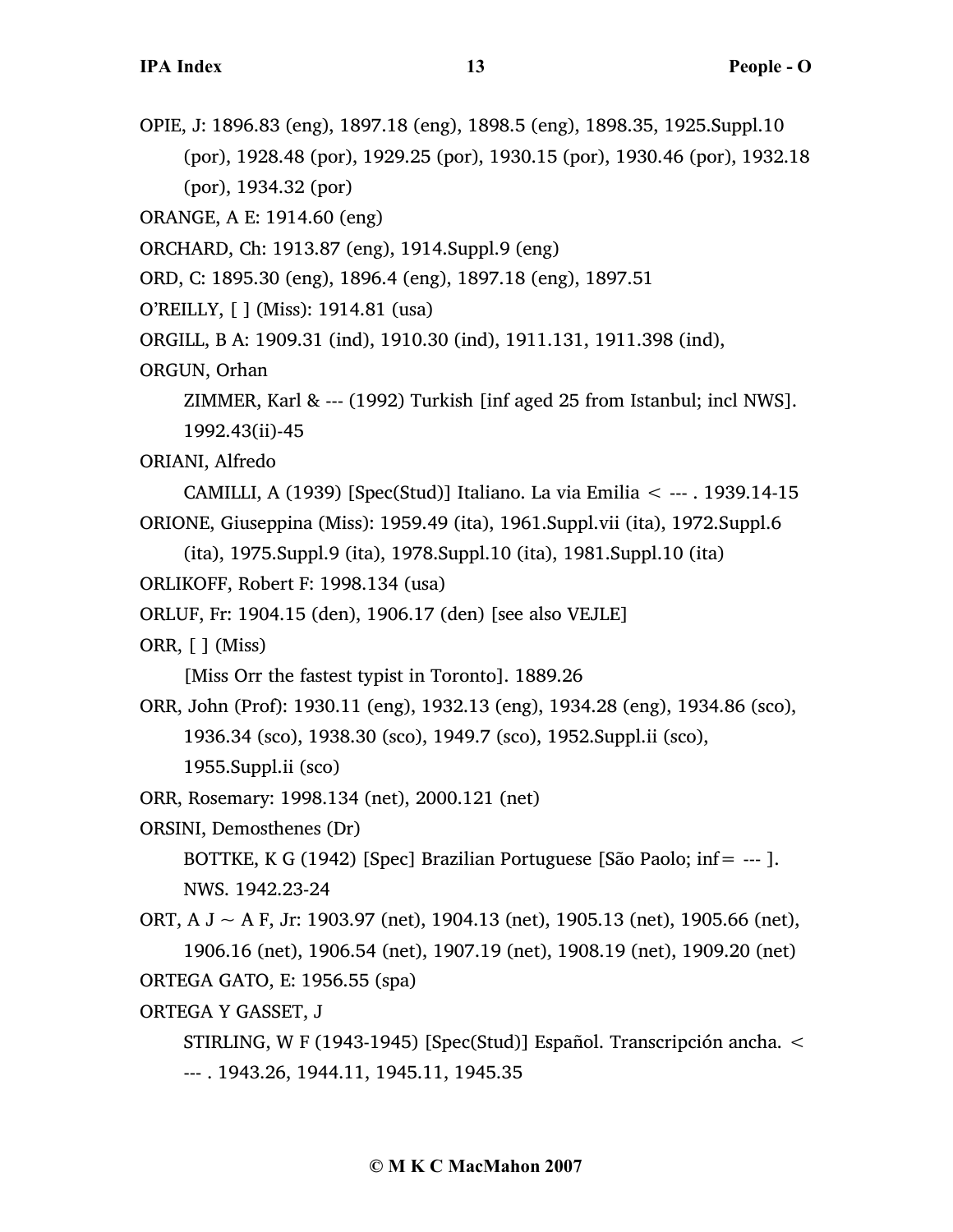STIRLING, W F (1961) [Spec(Stud)] Español. Transcripción estrecha. < --- . 1961.22

ORTH, Osw: 1889.89 (bel), 1890.6 (bel), 1891.7 (bel), 1892.7 (bel), 1893.7 (bel), 1894.8 (bel), 1895.9 (bel), 1895.33, 1896.10 (bel), 1896.34 (bel), 1897.26 (bel), 1898.14 (bel), 1898.36, 1899.15 (bel), 1900.janv.16 (bel), 1901.16 (bel), 1902.14 (bel), 1903.14 (bel), 1904.13 (bel), 1904.60, 1905.13 (bel), 1906.16 (bel), 1907.18 (bel), 1908.19 (bel), 1909.20 (bel)

ORTHEZ

CAMELAT, M de (1897) [Spec] Patois béarnais d'Orthez (Basses-Pyrénées). StJ. 1897.154

ORTHMANN, [ ]: 1899.98 (ger), 1900.janv.12 (ger)

ORTIZ, E (Ens de Vaiss): 1946.11 (eng), 1947.20, 1947.35, 1948.16

ORTIZ LIRA, Héctor A: 1974.103 (eng), 1975.Suppl.2 (arg), 1978.Suppl.2 (arg), 1981.Suppl.4 (chl), 1990.ii.61 (chl), 1994.54 (chl), 1998.134 (chl) --- (1976) Some phonetic correlates of the rapid colloquial style of pronunciation in RP. 1976.13-22

ORTON, Harold (Prof): 1931.18 (eng), 1932.13 (eng), 1934.28 (eng), 1936.34 (eng), 1938.30 (eng), 1939.78 (eng), 1949.7 (eng), 1952.Suppl.ii (eng), 1955.Suppl.ii (eng), 1961.Suppl.ii (eng), 1965.17 LAWRENSON, A C (1934) [Rev] --- (1933) The Phonology of a South Durham Dialect: Descriptive,Historical and Comparative. London: Kegan Paul, Trench, Trübner & Co Ltd. 1934.100-102 --- (1939) Retroflex consonants in English 1939.40-41 LEWIS, J W (1975) Harold Orton 1898-1975 [=obituary]. 1975.59 WELLS, J C (1979) [Rev] ---, SANDERSON, S & WIDDOWSON, J [eds] (1978) The Linguistic Atlas of England. London: Croom Helm. 1979.39-43 OSANDON I GONZALEZ, Rafael: 1911.36 (chl) OSBORNE, H J: 1912.155 (usa), 1913.36 (usa), 1914.Suppl.26 (usa) OSBORNE, Jane

ROACH, Peter, STIBBARD, Richard, --- , ARNFIELD, Simon & SETTER, Jane (1998) Transcription of prosodic and paralinguistic features of emotional speech. 1998.83-94

Ó SÉ, Diarmuid (Dr): 1998.134 (eir), 2000.121 (eir), 2005.126 (eir)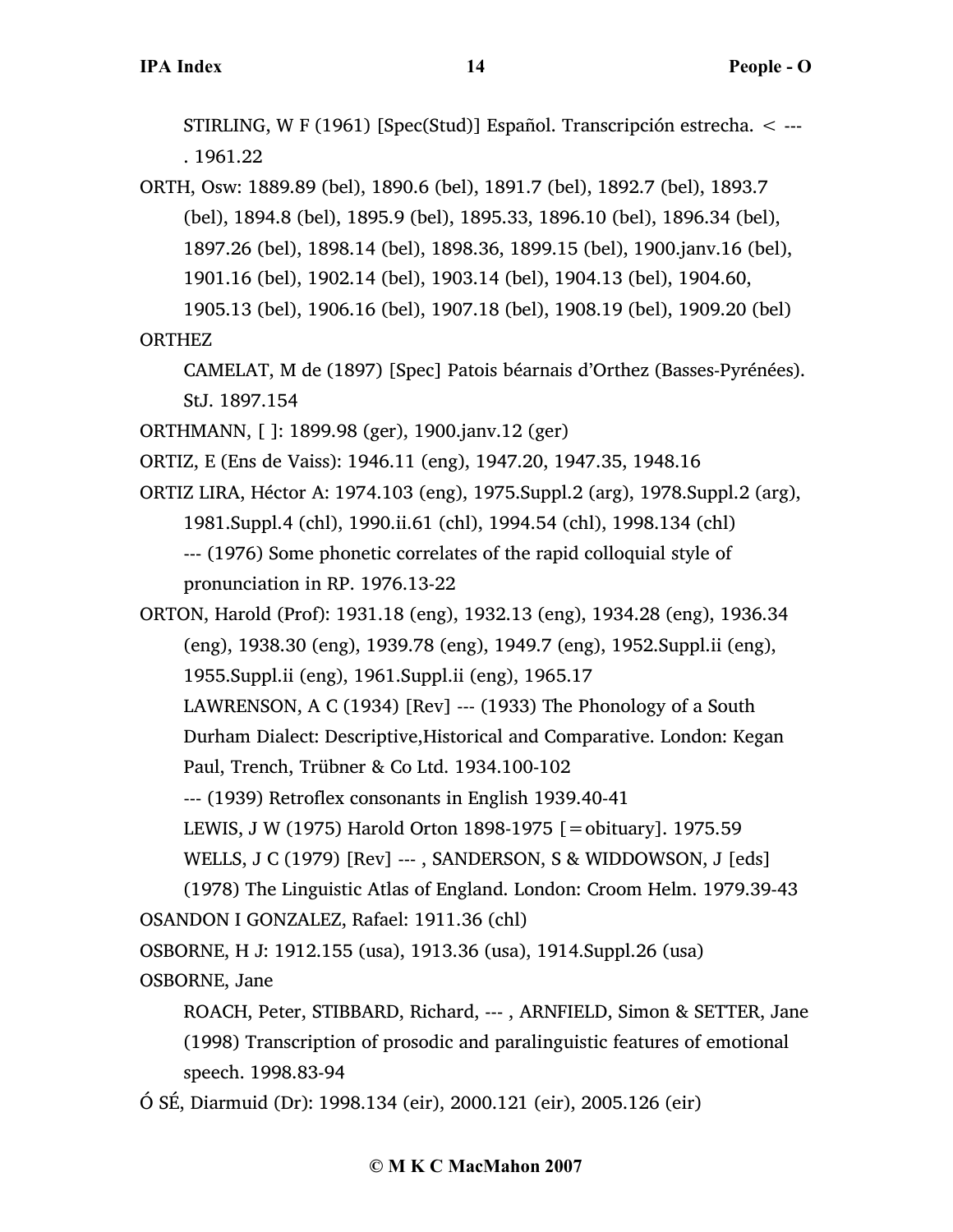O SEARCAIGH, Seamus

[Lecture on Irish phonetics by --- , Belfast College of Irish, 27 September 1912]. 1912.144

OSEK, [ ] (Mlle): 1901.15 (auh), 1901.106

OSÉS: see FERNÁNDEZ OSÉS

O'SHAUGHNESSY, Douglas

POSER, William J (1990) [Rev] --- (1987) Speech Communication: Human and Machine. Reading, MA: Addison-Wesley Publishing Company. 1990.Dec.52-54

OSIPOFF, S: 1912.77 (ger), 1913.22 (ger), 1913.88 (ger), 1914.Suppl.11 (ger) [---: tongue-twister in Georgian.] 1912.122

JONES, D (1913) Syriac. 1913.136-137

--- (1913) [Spec] Syriac. Translation of The Girl and the Fairy. 1913.79-80

--- (1913) Bulgarian pronunciation [incl NWS]. 1913.94-95

--- (1913) [Spec] Bulgarian. NWS. [Part of Osipoff's article, Bulgarian pronunciation]. 1913.95

--- (1913) [Spec] Russian. Translation of The Girl and the Fairy. 1913.102- 103

--- (1913) [Spec] Georgian (Carthuli). 1913.103

OSKI, [ ]

PASSY, P (1896) [Spec] Arménien de Constantinople. StJ [inf= --- ]. 1896.183. Corr: 1896.229

OSMOND-BARNARD, E (Miss): 1912.78 (eng), 1913.9 (eng), 1914.Suppl.4 (eng), 1914.40 (eng)

OSTERLOFF, E: 1905.26 (rus), 1906.21 (rus), 1907.23 (rus), 1908.24 (rus), 1909.26 (rus), 1910.25 (rus)

OSTERMANN, [ ]: 1899.35, 1900.févr-mars.19, 1900.126 (fra), 1901.4 (fra), 1902.4 (fra), 1902.51

OSTERMANN, A: 1898.130 (ger), 1899.10 (ger), 1900.janv.12 (ger), 1901.12 (ger), 1901.30

OSTERMANN, S: 1897.110 (ger)

OSTIGUY, Luc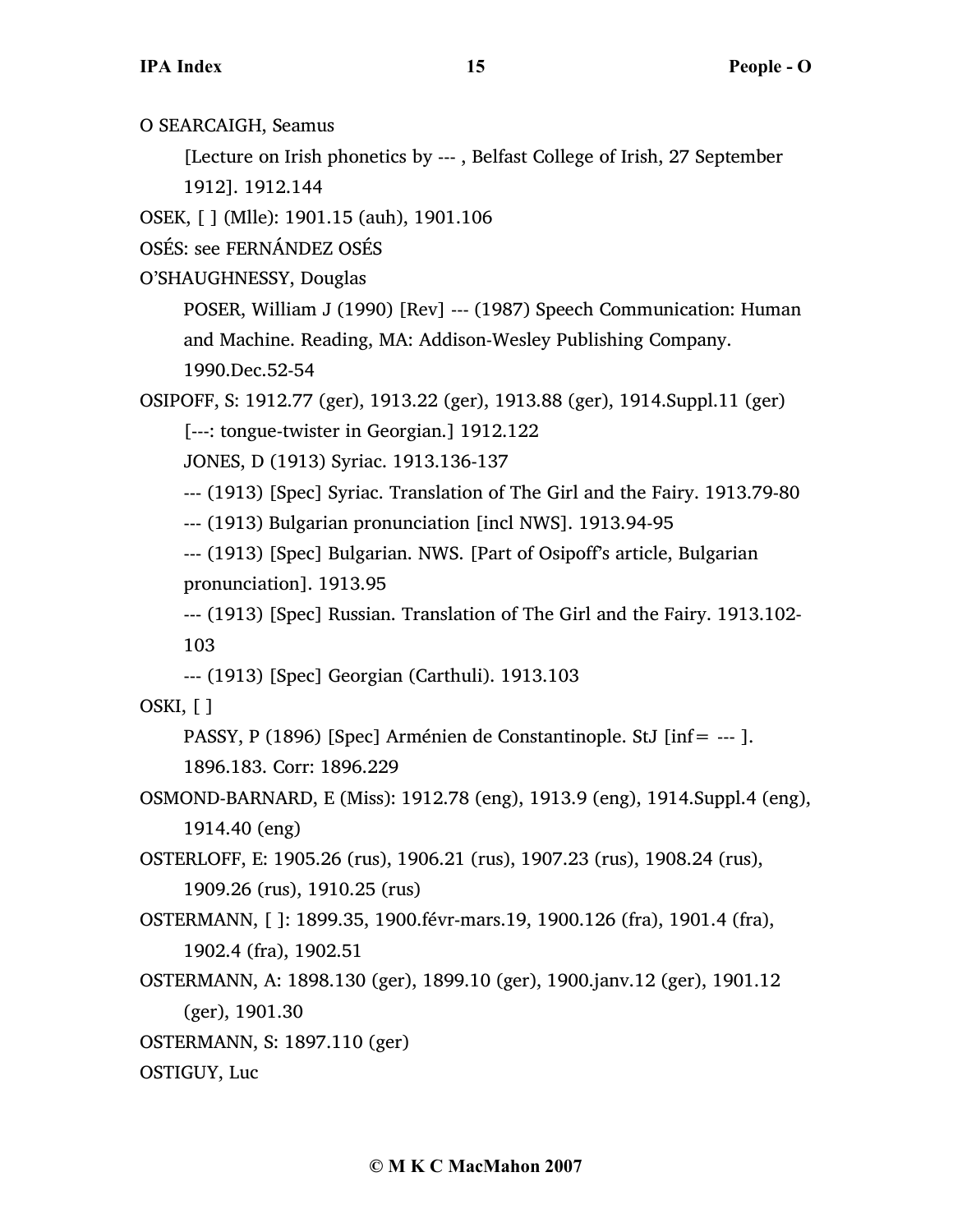COX, Terry B (1989) [Rev] --- & SARRASIN, Robert (1985) Phonétique comparée du français et de l'anglais nord-américains. Trois-Rivières,

Québec: Les Éditions du Réseau U. 1989.106

OSTMANN, [ ]: 1901.47

OSTOGRADSKY, Nadja (Frl): IPA exam result (German). 1913.124

OSTROVSKY, I

WARD, D (1957) [Spec(Stud)] Ruskij. < --- . 1957.26

O'SULLIVAN, Catherine Mairéad: 1998.134 (fra/

O'SULLIVAN, Paul Francis de S J [continued from SULLIVAN, Paul] (Mr):

1990.ii.60 (usa), 1994.54 (usa), 1998.134 (usa)

OTANI, M: 1911.64 (eng), 1912.30 (eng), 1913.15 (eng)

OTT DE VRIES, M (Mjfr): 1899.53 (fra), 1899.99 (net), 1900.janv.16 (net),

1901.17 (net), 1901.48

OTT DE VRIES, W R

CLOOS, C (1910) [Rev] FORCHHAMMER, H & --- (1908) Het Deensch voor Nederlanders. Groningen: P Noordhoff. 1910.34-36

OTT, Albertine: 1901.12 (ger), 1901.47

OTT, Wilhelm: 1907.54 (ger), 1908.15 (ger), 1908.63, 1909.41 (ger), 1910.16 (ger), 1911.23 (ger), 1911.95, 1911.132

OTTELIN, Aino M (Frk): 1897.74 (fin), 1898.5 (fin), 1898.19 (fin), 1899.20 (fin), 1899.36, 1900.janv.20 (fin), 1900.févr-mars.20, 1901.21 (fin), 1901.48

OTTELIN, Odal: 1889.53 (swe), 1890.29 (swe), 1890.41 (swe), 1891.7 (swe)

OTTERSTRØM, [ ] (Frk): 1889.17 (den), 1890.6 (den)

OTTERSTRØM, L N H: 1889.17 (den), 1890.6 (den), 1891.7 (den), 1891.30, 1892.8 (den),

OTTESEN, [ ] (Fru): 1894.145 (nor), 1895.11 (nor), 1896.13 (nor), 1897.30 nor, 1897.52, 1898.17 (nor), 1898.36, 1899.18 (nor), 1900.janv.19 (nor),

1901.20 (nor), 1902.18 (nor), 1903.18 (nor), 1904.16 (nor), 1905.16 (nor),

1906.19 (nor), 1907.22 (nor), 1908.22 (nor), 1909.24 (nor), 1910.23 (nor),

1911.31 (nor), 1912.46 (nor), 1913.30 (nor), 1914.Suppl.21 (nor)

OTTMANN, [ ] (Frl): 1899.10 (ger), 1900.janv.12 (ger), 1901.12 (ger) OTTO, Emil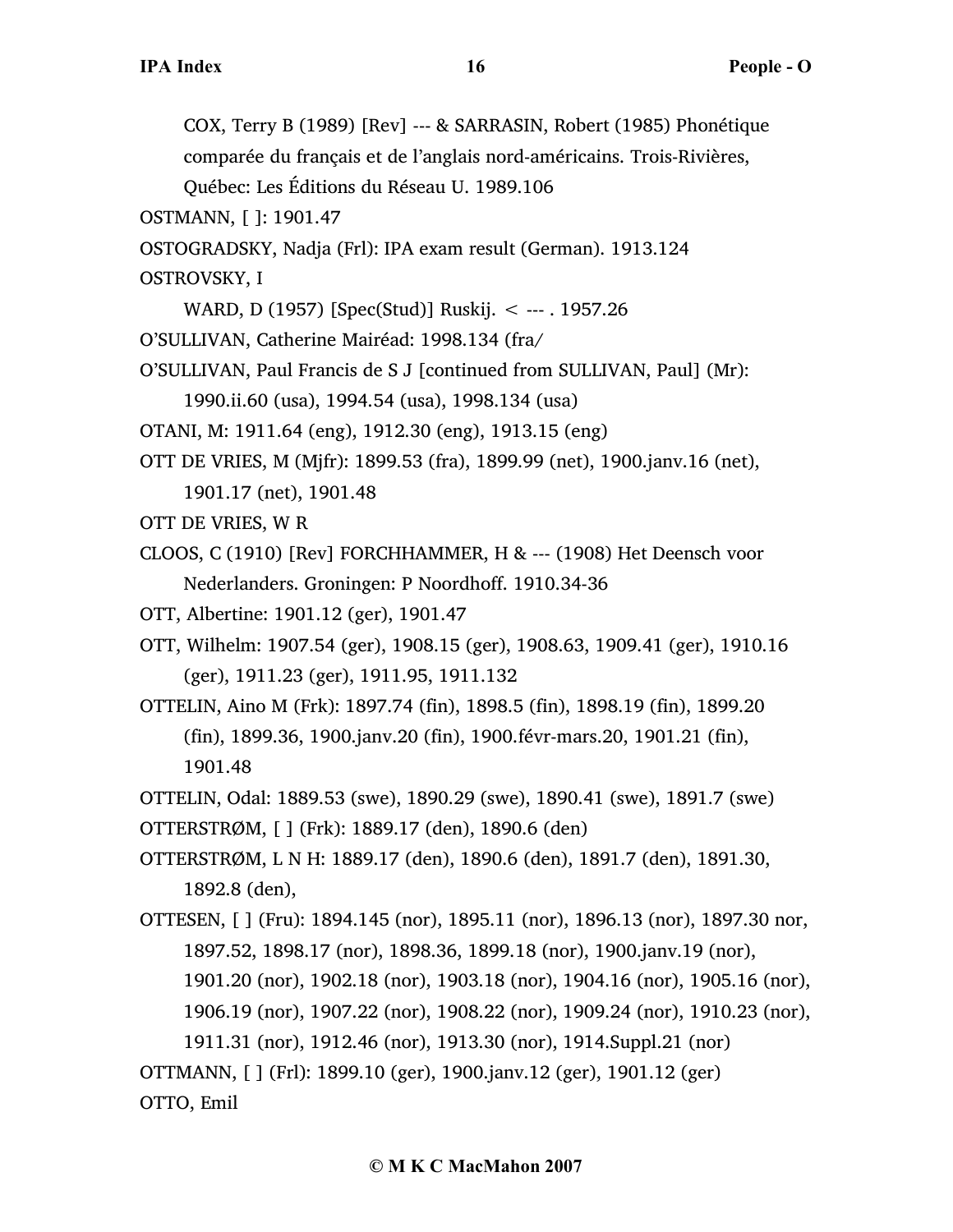TUTTLE, E H (1910) [Rev] --- (1909) Elementary German Grammar,

Combined with Exercises, Readings and Conversations. Heidelberg: J

Groos. 1910.51-52. Corr: 1910.116

[--- :use of IPA notation]. 1911.77-78

OTTO, Michael: 1998.134 (ger)

OUGHTRED, H: 1903.113 (eng), 1904.6 (eng), 1905.6 (eng), 1906.8 (eng), 1907.9 (eng), 1908.9 (eng), 1909.9 (eng), 1909.73

OUSSOF, [ ]

HOLST, Hedwig von (1895) [Spec] Russe. StJ. 1895.199. Corr: OUSSOF, 1896.101-102

Cours de phonétique à L'École des Hautes Études: ... Exercices pratiques: -- on Russian phonetics]. 1896.66

OVALLE DE LA FUENTE, Armando: 1896.18 (chl)

OVID, Publius Ovidius Naso

FRINTA, A (1907) [Spec] Latin [la prononciation dans les collèges

(gymnasium) tchèques (surtout en Bohème)]. < --- Libri Tristium I, 3 ...]. 1907.120-121

PEREIRA, J M A (1910) [Spec] [Spanish (Castilian) pronunciation] < --- Libri Tristium I, 3]. 1910.153

OVINGTON, E (Mrs): 1934.30 (eng), 1936.36 (eng), 1938.32 (eng), 1942.11

```
OWEN, O E: 1910.94 (eng), 1911.16 (eng), 1912.30 (eng), 1913.149 (eng), 
     1914.Suppl.9 (eng)
```
OWEN, T  $J \sim T$  T: 1911.64 (eng), 1912.30 (eng), 1913.15 (eng), 1913.127

(eng), 1914.Suppl.9 (eng)

OWUSU, P K: 1945.17 (eng), 1949.14 (goc)

OXLEY, E (Miss): 1912.30 (eng), 1913.15 (eng), 1914.Suppl.9 (eng), 1914.40

- OXLEY, Margaret E (Mrs): 1902.130 (sco), 1903.7 (sco), 1903.48, 1904.6 (sco), 1904.59
- OYARZUM: see OYARZUN ~ OYARZUM
- OYARZUN ~ OYARZUM, Benjamin: 1900.janv.23 (chl), 1901.24 (chl), 1902.22 (chl), 1903.22 (chl), 1904.20 (chl)

OZENNE, [ ]